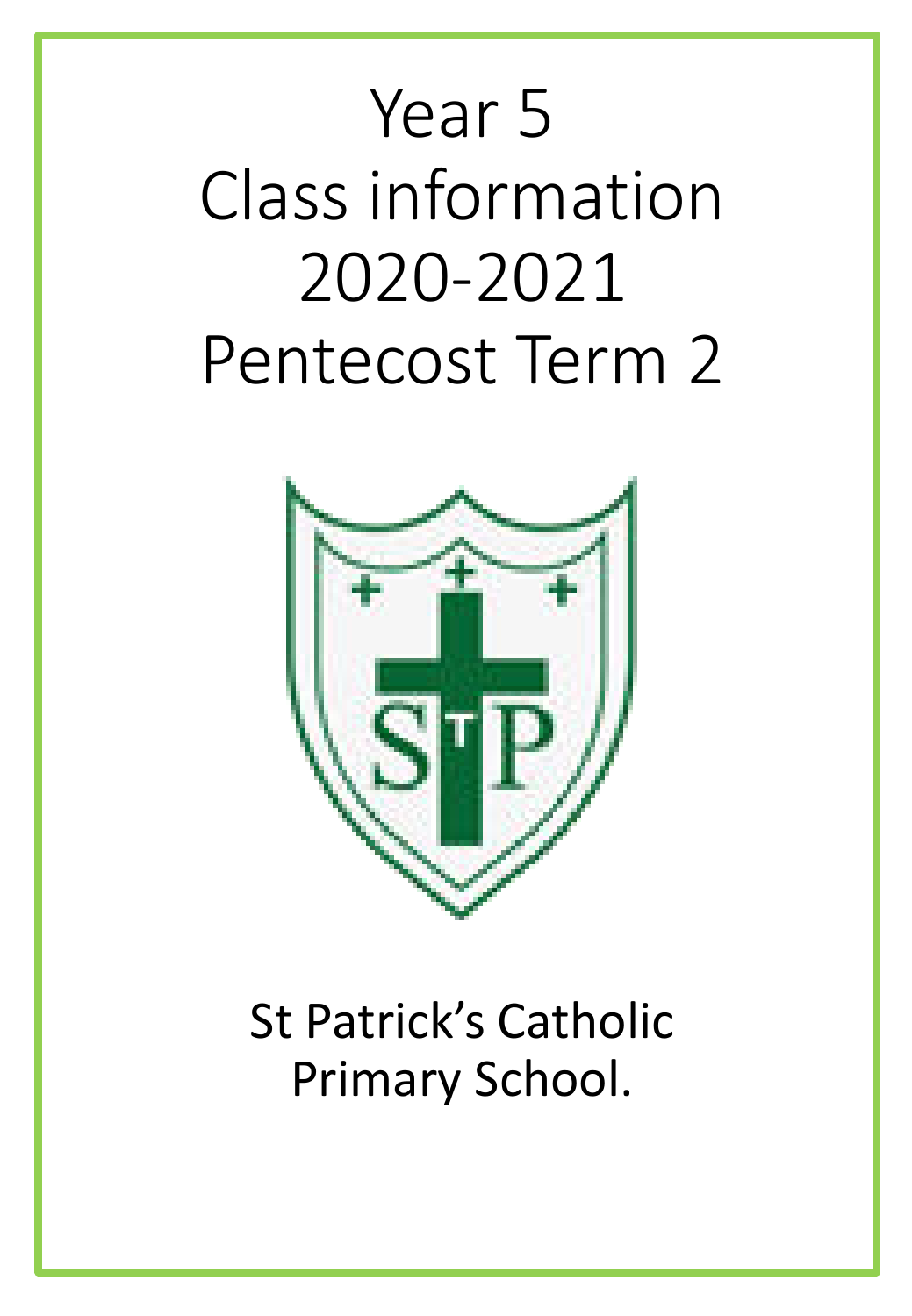# Year 5 Pentecost Term 2020-2021

### **Microsoft Teams**

Thank you for your continued support using Microsoft teams. Content, including live lessons for those who are unable to attend school, due to covid, will continue to be assigned daily. Children will also receive homework via teams and this should be returned in the same way.

Daily live lessons will be at

9:00am , 10:45am and 1:20pm

### **Staff working in Y5**

Mrs Newton-Hewlett, Miss Johnson (student), Mrs Slaney and Mrs Mollatt

### **What to bring to school**

- 2 water bottles
- Healthy snack- no chocolate bars, crisps or sweets
- Outdoor shoes

### **PE Day**

Your child should wear their PE kit on Tuesday

#### **What will we be doing this half term**

| <b>English</b>                     | <b>Maths</b>                       | <b>RE</b>                                    |
|------------------------------------|------------------------------------|----------------------------------------------|
| The Witches Roald<br>Dahl          | Properties of shape<br>Measurement | Freedom &<br>Responsibilities<br>Stewardship |
| Science                            | Topic                              | <b>PE</b>                                    |
| Growing Up &<br><b>Growing Old</b> | Journeys: Trade -<br>Geography     | <b>Athletics</b>                             |

### **English**

Our class text for this half term is 'The Witches' by Roald Dahl. We will be writing in a range of different styles including a narrative and instructions. As part of each writing genre, we will be focusing on a range of sentence structures and punctuation.

### **Maths**

This half term we will continue to work on properties of shape. Following shape, we will begin to develop and build on our understanding of measurement. This will include time, converting units and volume.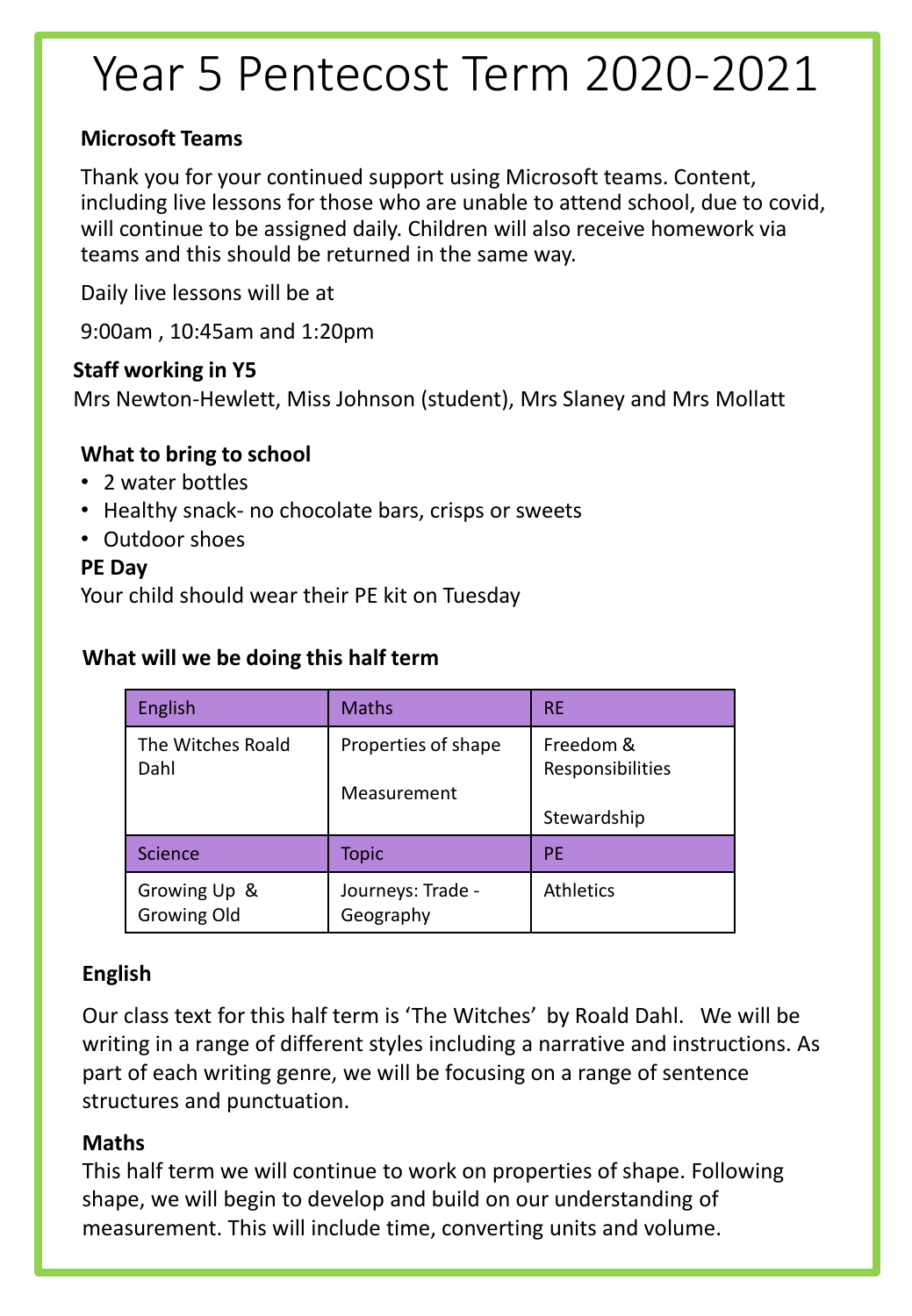# Year 5 Pentecost Term 2020-2021

## **English Vocab**

| simile          | hyphen                  | tense                | commas                 |
|-----------------|-------------------------|----------------------|------------------------|
| metaphor        | main clause             | clause               | relative clause        |
| personification | present perfect<br>form | past perfect<br>form | future perfect<br>form |

### **Maths Vocab**

| axis   | symmetry        | right angle | reflex   |
|--------|-----------------|-------------|----------|
| angles | degrees         | acute       | obtuse   |
| metric | <i>imperial</i> | volume      | capacity |

# **RE topic words**

| freedom        | responsibility | stewardship       | gift       |
|----------------|----------------|-------------------|------------|
| reconciliation | commandments   | <b>Beatitudes</b> | contrition |

### **Science key words**

| adolescence        | adolescent | adult    | teenager |  |  |
|--------------------|------------|----------|----------|--|--|
| life<br>expectancy | gestation  | pregnant | toddler  |  |  |

### **Topic key words**

| journey           | <b>biomes</b> | export         | continent |
|-------------------|---------------|----------------|-----------|
| trade             | import        | consumer       | producer  |
| <b>Fair trade</b> | economic      | sustainability | retailer  |